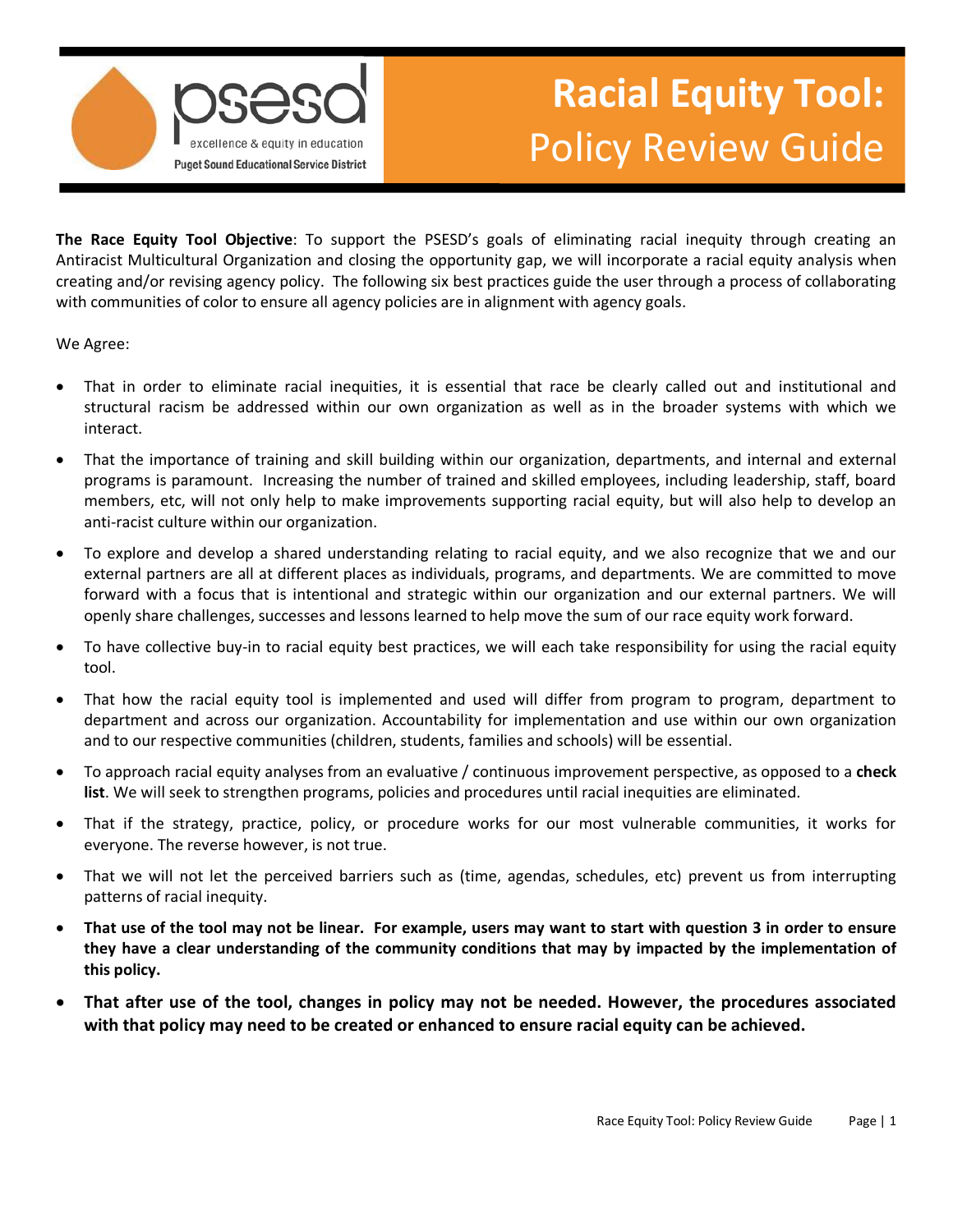| <b>Racial Equity Tool - Using Best Practices</b>                                                                                                                                                                                                              |                                                                                                                                                                                                                                                                                                                                                                                                                                                                                                                                                                                                                                                                                                                                                                                                                                                                                                                                                                                                                                                                                                                                                                                                                                                                                                                                                                                                                                                                                                                                                                                                                                                                                                                                                                                                                                                                                                                                     |  |  |  |  |  |
|---------------------------------------------------------------------------------------------------------------------------------------------------------------------------------------------------------------------------------------------------------------|-------------------------------------------------------------------------------------------------------------------------------------------------------------------------------------------------------------------------------------------------------------------------------------------------------------------------------------------------------------------------------------------------------------------------------------------------------------------------------------------------------------------------------------------------------------------------------------------------------------------------------------------------------------------------------------------------------------------------------------------------------------------------------------------------------------------------------------------------------------------------------------------------------------------------------------------------------------------------------------------------------------------------------------------------------------------------------------------------------------------------------------------------------------------------------------------------------------------------------------------------------------------------------------------------------------------------------------------------------------------------------------------------------------------------------------------------------------------------------------------------------------------------------------------------------------------------------------------------------------------------------------------------------------------------------------------------------------------------------------------------------------------------------------------------------------------------------------------------------------------------------------------------------------------------------------|--|--|--|--|--|
| 1. How does the policy promote racially inclusive collaboration and engagement?                                                                                                                                                                               |                                                                                                                                                                                                                                                                                                                                                                                                                                                                                                                                                                                                                                                                                                                                                                                                                                                                                                                                                                                                                                                                                                                                                                                                                                                                                                                                                                                                                                                                                                                                                                                                                                                                                                                                                                                                                                                                                                                                     |  |  |  |  |  |
| <b>RACIAL EQUITY BEST PRACTICES</b>                                                                                                                                                                                                                           | <b>LOOK-FORS</b>                                                                                                                                                                                                                                                                                                                                                                                                                                                                                                                                                                                                                                                                                                                                                                                                                                                                                                                                                                                                                                                                                                                                                                                                                                                                                                                                                                                                                                                                                                                                                                                                                                                                                                                                                                                                                                                                                                                    |  |  |  |  |  |
| 1. Which community does this policy impact? The PSESD<br>internal community? External community? Both?                                                                                                                                                        | 1. Internal Community: ESD staff<br>External Community: Students, Families, CBO's, Teachers,<br>Principals, etc.                                                                                                                                                                                                                                                                                                                                                                                                                                                                                                                                                                                                                                                                                                                                                                                                                                                                                                                                                                                                                                                                                                                                                                                                                                                                                                                                                                                                                                                                                                                                                                                                                                                                                                                                                                                                                    |  |  |  |  |  |
| 2. How will you identify the racial/ethnic groups potentially<br>affected by this policy?                                                                                                                                                                     | 2. Identify racial demographics of: the ESD, King/Pierce County,<br>City of Renton,<br>Tacoma; School district data, OSPI School Report Card; Census<br>data, etc.                                                                                                                                                                                                                                                                                                                                                                                                                                                                                                                                                                                                                                                                                                                                                                                                                                                                                                                                                                                                                                                                                                                                                                                                                                                                                                                                                                                                                                                                                                                                                                                                                                                                                                                                                                  |  |  |  |  |  |
| What process will you undertake to collaborate and<br>3.<br>engage in a dialogue with communities of color (internally<br>and/or externally) who have traditionally not been<br>involved in the development, implementation and<br>evaluation of this policy? | 3. Process for collaboration: First, identify the specific<br>communities of color who are potentially affected by this<br>policy. Develop a plan for how to meet with communities of<br>color. Key pieces to consider:<br>Communicate the purpose for meeting: to collaborate<br>with communities/staff of color to create/revise a policy<br>to support the development of the Antiracist Multicultural<br>Organization,/to close the opportunity gap and eliminate<br>racial inequity<br>Decide is this a meeting? Forum? Listening session? How<br>will the process be set up for honoring various cultures?<br>Consider meeting time and location as potential barriers<br>for Educare, ReLife or HHS to be included.<br>Create an agenda with other leaders of color<br>Make sure people have access to the policy in advance so<br>they can come prepared.<br>Internal Community: Send email invites or phone calls to<br>staff of color to participate<br>External Community: Set up a process for inviting<br>identify specific<br>Community<br>communities:<br>Based<br>Organizations (CBO's) who support communities of color<br>(ie. The Ethiopian Community Center) might want to be a<br>part of the meeting, these organizations can also help<br>spread the word among their communities and assist in<br>identifying key leaders from each community; send<br>invitations to families/students from the district. Etc.<br>What insight can they provide as to how this policy might<br>contribute to racial inequity? Does the policy have an<br>unintended consequence to people of color?<br>Decide how you will share, collect information from the<br>community in a culturally competent manner.<br>Ensure the community voice guides the policy work. Keep<br>them informed of progress and stay accountable to the<br>Collaborate and maintain two-way<br>community.<br>communication from start to finish. |  |  |  |  |  |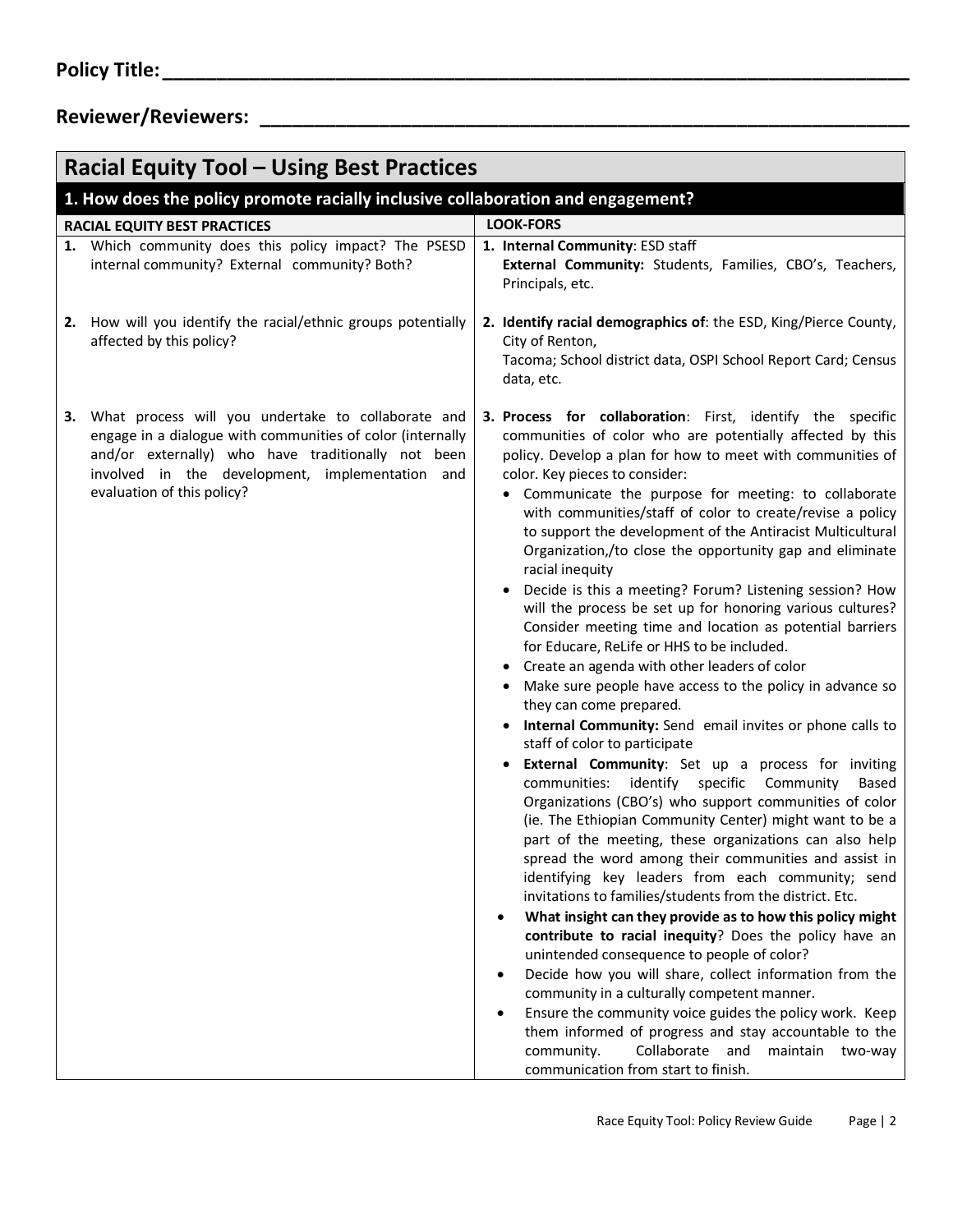|    | <b>Racial Equity Tool - Using Best Practices</b>                                                                                                                                                       |                                                                                                                                                                                                                                                                                                                                                                                                                                                                                                                                |  |  |  |
|----|--------------------------------------------------------------------------------------------------------------------------------------------------------------------------------------------------------|--------------------------------------------------------------------------------------------------------------------------------------------------------------------------------------------------------------------------------------------------------------------------------------------------------------------------------------------------------------------------------------------------------------------------------------------------------------------------------------------------------------------------------|--|--|--|
|    | 2. How does the policy educate on racial issues or raise racial consciousness?                                                                                                                         |                                                                                                                                                                                                                                                                                                                                                                                                                                                                                                                                |  |  |  |
|    | RACIAL EQUITY BEST PRACTICES                                                                                                                                                                           | <b>LOOK-FORS</b>                                                                                                                                                                                                                                                                                                                                                                                                                                                                                                               |  |  |  |
| 1. | How does the policy educate about the history and current<br>realities regarding race, racism, and the opportunity gap or<br>the Antiracist Multicultural Organization?                                | 1. Policy includes language about how the agency recognizes the<br>current realities of institutional racism and seeks to create or<br>strengthen the policy to align with agency goal for creating an<br>Antiracist Multicultural Organization or closing the<br>opportunity gap. (eg. The agency has data revealing a<br>disproportionate number of leaders of color compared to<br>white leaders and has developed a plan to address this issue.<br>We see this policy as a support to addressing workforce<br>equity)      |  |  |  |
| 2. | Is there any educational information that could be added<br>to strengthen the policy?                                                                                                                  | 2. Include any definitions that might be helpful (eg. institutional<br>racism, structural racism)                                                                                                                                                                                                                                                                                                                                                                                                                              |  |  |  |
|    | 3. How does the policy reflect a consideration of community conditions and set goals for eliminating racial<br>inequity? (Assessment and goal setting should be a process with community involvement.) |                                                                                                                                                                                                                                                                                                                                                                                                                                                                                                                                |  |  |  |
|    | RACIAL EQUITY BEST PRACTICES                                                                                                                                                                           | <b>LOOK-FORS</b>                                                                                                                                                                                                                                                                                                                                                                                                                                                                                                               |  |  |  |
|    | 1. Are the community conditions and/or agency racial<br>inequities clearly documented? If not, what is your plan<br>for assessing the community conditions?                                            | What information do we have about the community<br>1.<br>conditions<br>contribute<br>racial<br>that<br>to<br>inequity<br>internally/externally? (ie. Workforce equity, discipline data,<br>retention, agency climate for diversity, departmental data,<br>OSPI etc) It will also be important to ask the group you have<br>convened for their perspective regarding community<br>conditions as it relates to the policy. (eg, some people of<br>color feel they don't have a voice in decision-making<br>processes at the ESD) |  |  |  |
|    | 2. Are there goals and measures for eliminating racial<br>inequity, if so what are they?                                                                                                               | 2. Agency goals to eliminate workforce inequity; close the<br>opportunity gap; (NOTE: Conversations with communities of<br>color may uncover additional incidents of racial inequity that<br>will need to be addressed. This information should be<br>gathered and reported to Equity and Inclusion Advisory<br>Committee). State how the implementation of the policy can<br>lead to racial equity.                                                                                                                           |  |  |  |
| З. | How will goals be adjusted regularly to keep pace with<br>changing community needs and racial demographics?                                                                                            | 3. State how you will continue to collect data on community<br>conditions/racial inequities so that policy adjustments can be<br>made. This would mean that you meet with communities of<br>color on a regular basis.                                                                                                                                                                                                                                                                                                          |  |  |  |
| 4. | What additional information could be added to strengthen<br>the policy?                                                                                                                                |                                                                                                                                                                                                                                                                                                                                                                                                                                                                                                                                |  |  |  |
| 5. | What additional information could be added to the<br>policies which are cross-referenced with this policy?                                                                                             |                                                                                                                                                                                                                                                                                                                                                                                                                                                                                                                                |  |  |  |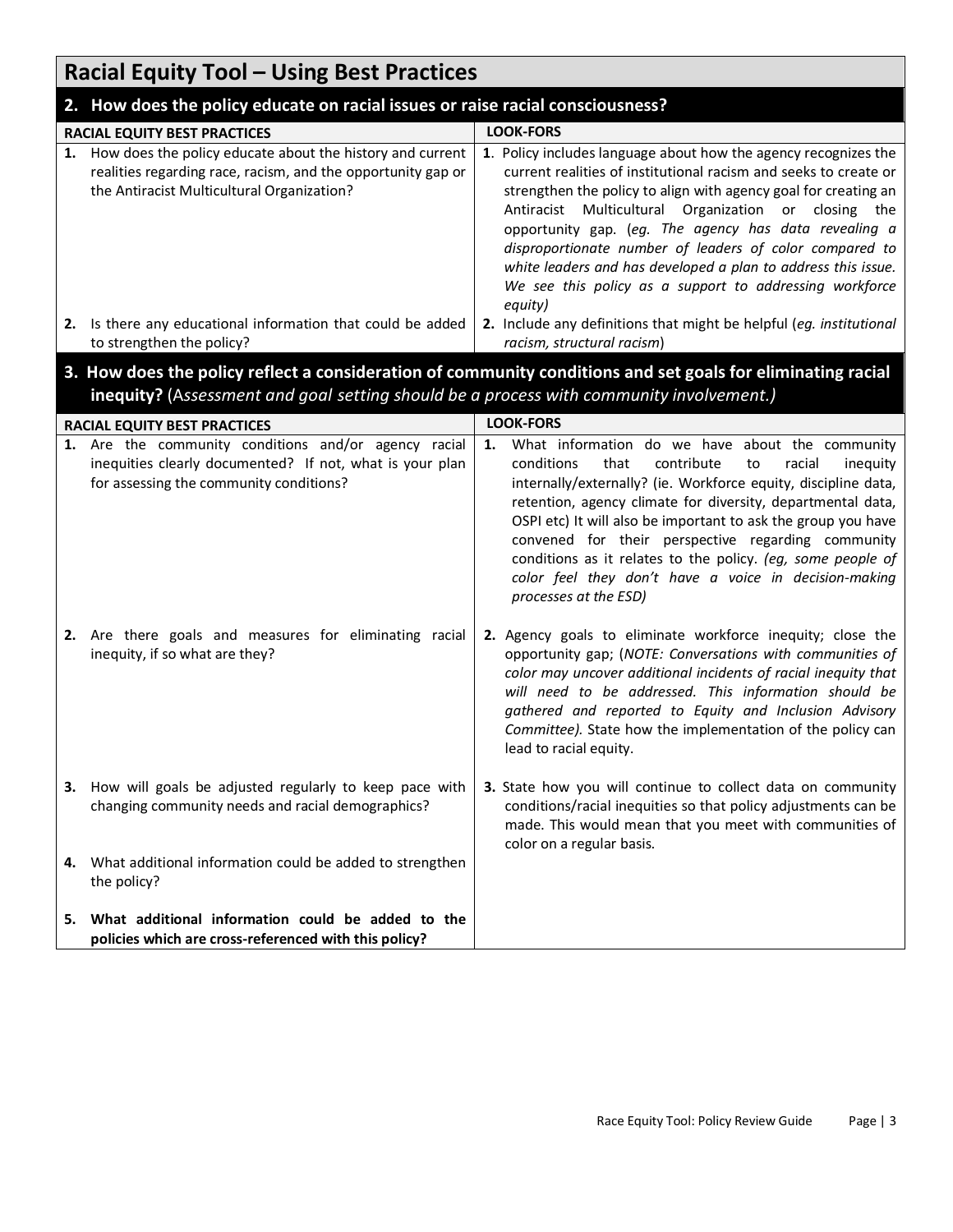## **Racial Equity Tool – Using Best Practices**

### **4. How will the policy expand opportunity and access for the PSESD internal and/or external community?**

| <b>RACIAL EQUITY BEST PRACTICES</b>                                                                                                                                                     |                                                                                                                                                                                                      | <b>LOOK-FORS</b> |                                                                                                                                                                                                                                                                                                                                                                                                                                                     |  |
|-----------------------------------------------------------------------------------------------------------------------------------------------------------------------------------------|------------------------------------------------------------------------------------------------------------------------------------------------------------------------------------------------------|------------------|-----------------------------------------------------------------------------------------------------------------------------------------------------------------------------------------------------------------------------------------------------------------------------------------------------------------------------------------------------------------------------------------------------------------------------------------------------|--|
|                                                                                                                                                                                         | 1. How does the policy increase opportunity and/or access<br>for those who historically have been excluded? This<br>means, more explicitly, who benefits from and/or who is<br>harmed by the policy? | 1.               | How does the policy increase opportunity? If the data you<br>have collected or gathered from your stakeholders indicates<br>inequity that could be addressed through<br>racial<br>implementing/revising this policy, then state how you see<br>the policy contributing to more opportunity and access (eg.<br>More staff of color will have access to informal leadership<br>opportunities as a result of this policy).                             |  |
|                                                                                                                                                                                         | 2. What are the strategies to improve access for ethnically<br>diverse communities, including immigrants and refugees?<br>Are interpretation and translation policies helping to<br>improve access?  | 2.               | Strategies: These strategies would come from the group you<br>have convened.                                                                                                                                                                                                                                                                                                                                                                        |  |
| З.                                                                                                                                                                                      | What additional information could be added to strengthen<br>the policy or the policies cross-referenced with this policy?                                                                            | З.               | Additional information: If language is a concern (eg. Policy<br>on selection of educational materials does not mention<br>translated materials) then how will we gather information<br>on languages spoken? Resources for translation?                                                                                                                                                                                                              |  |
| 5. How will the policy affect systemic change?<br>(An analysis of power and gate keeping is critical. How are issues of internalized superiority and inferiority being<br>attended to?) |                                                                                                                                                                                                      |                  |                                                                                                                                                                                                                                                                                                                                                                                                                                                     |  |
|                                                                                                                                                                                         | <b>RACIAL EQUITY BEST PRACTICES</b>                                                                                                                                                                  |                  | <b>LOOK-FORS</b>                                                                                                                                                                                                                                                                                                                                                                                                                                    |  |
|                                                                                                                                                                                         | 1. How does the policy make changes within the organization<br>to eliminate institutional racism?                                                                                                    |                  | 1. Eliminate institutional racism: include language in the policy<br>about how this ties back to the identified racial inequities in<br>the community (internal/external). This is closely related to<br>Question #4 (eg. Policy on "Selection of Materials" now<br>includes language regarding the use of culturally relevant<br>curriculum that supports closing the opportunity gap because<br>it benefits students of color and white students) |  |
|                                                                                                                                                                                         | 2. Does the policy make provisions for accountability? If so,<br>what are they?                                                                                                                      |                  | 2. Provisions for accountability: How will this policy ensure<br>communities of color remain ongoing essential partners with<br>power in collaborative decision-making. (eg. Cabinet will<br>develop a plan to with clear accountability measures).                                                                                                                                                                                                 |  |
|                                                                                                                                                                                         | 3. How does the policy work to address and eliminate<br>structural racism?                                                                                                                           |                  | 3. Eliminating Structural Racism: Have you identified any other<br>community agencies/institutions connected to this policy that<br>could be invited to the table? (eg. Policy on "Selected<br>Materials" may include members from OSPI who might also<br>benefit from ESD discussions on creating policy that includes<br>culturally relevant curriculum)                                                                                          |  |
| 4.                                                                                                                                                                                      | Is there any additional information that could be added to<br>strengthen the policy or the policies cross-referenced with<br>this policy?                                                            |                  | 4. Additional Information: Based on feedback from the<br>community, new practices may emerge (eg. We discovered<br>that we do not have access to agency discipline data by race<br>so therefore, we will create a new system for collection)                                                                                                                                                                                                        |  |